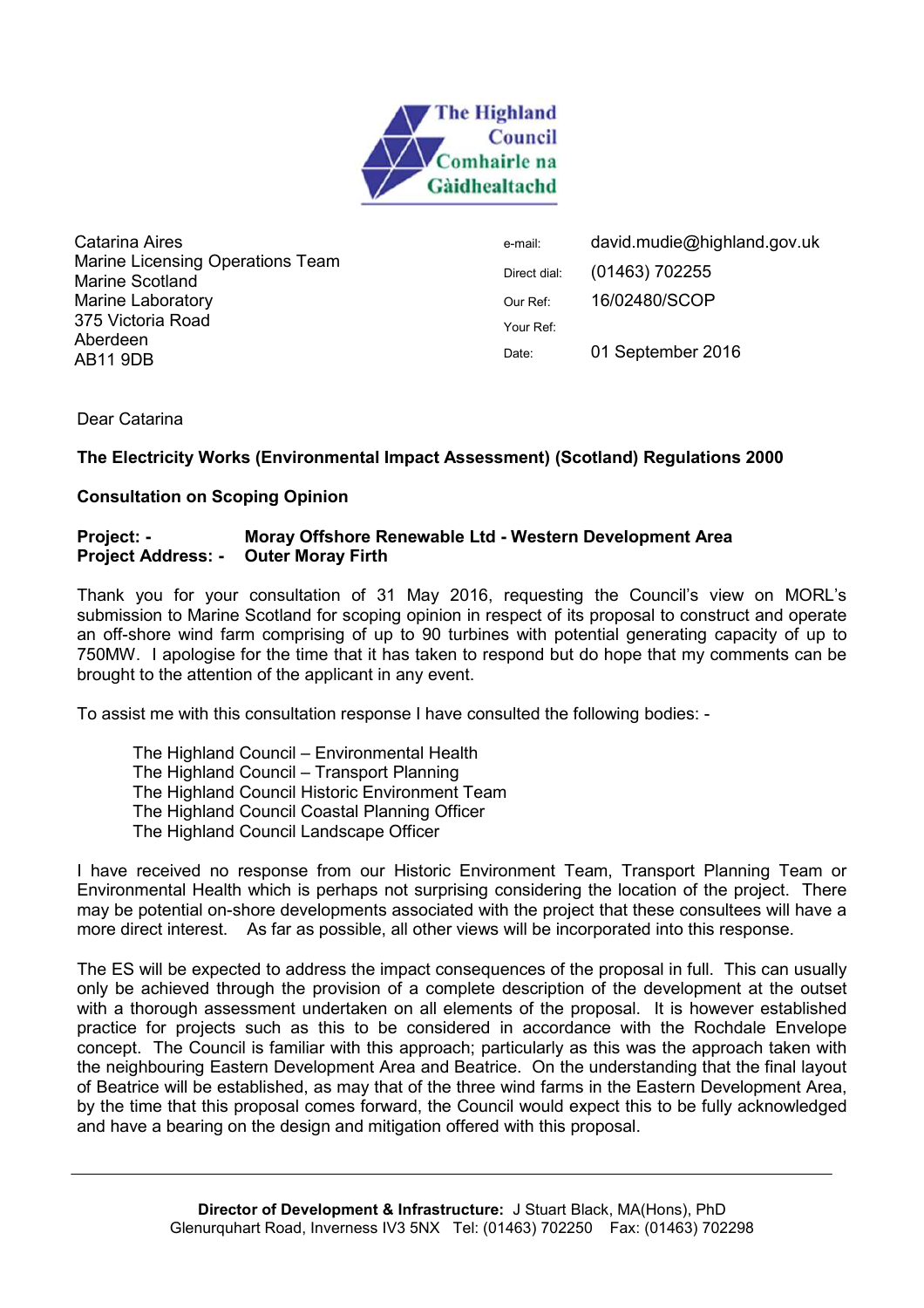It is vital that the way that the application and supporting information is presented to the Council is clearly set out, logical and accessible by the public. The Council was impressed by the way in which the previous MORL application was set out and would anticipate that this will be replicated. While Marine Scotland will have its own arrangements, it is likely that the Council will publish all material on its e-planning portal. It is therefore necessary for submissions to be made in electronic form on CD/DVD with files presented in manageable sizes of no greater than 3MB and in widely used formats i.e. pdf and JPEG. A user-friendly PDF format is strongly recommended.

Non-electronic copies of all plans and documents to support the application will also be required. It is anticipated that the Council would need no more than two printed copies of the ES for public display in its offices although MORL would be advised to provide further copies to Community Council's and libraries; in particular in those locations where there may be visual effects. It is much more straight forward and time efficient for consultees to be sent copies of the documentation directly by the applicant. Therefore it is imperative that the final number of copies of plans and documents and the arrangements for submitting these are agreed with the Service in advance.

A non-technical summary can help provide an easy to read summary of the key elements of the project and its expected environmental impact. Such submissions should not be used to promote or advertise the development. The Council encourages the development of the full ES report in a concise, easy to read and understandable style, technical (with explanations) but free of jargon. A description of the methodology used in assessing all impacts should be included. The key matters that need to be clearly labelled are; a baseline assessment, the description of development, a description of the likely significant effects arising and most importantly the mitigation measures. It is most useful to include a mitigation register/scheme of mitigation as a chapter of an ES. It is considered good practice to set out within the ES the qualifications and experience of all those involved in collating, assessing or presenting technical information.

The Council and other statutory consultees also welcome from applicant's an indication of any difficulties (technical deficiencies or lack of know-how) encountered by the applicant or appellant in compiling the required information. Such honest approaches help authorities understand that all best practical steps may have been undertaken to examine a particular issue, rather than it being regarded as an oversight by the applicant.

Yours sincerely



David Mudie BSc (Hons.) MURP MRTPI Team Leader - Development Management Development and Infrastructure Service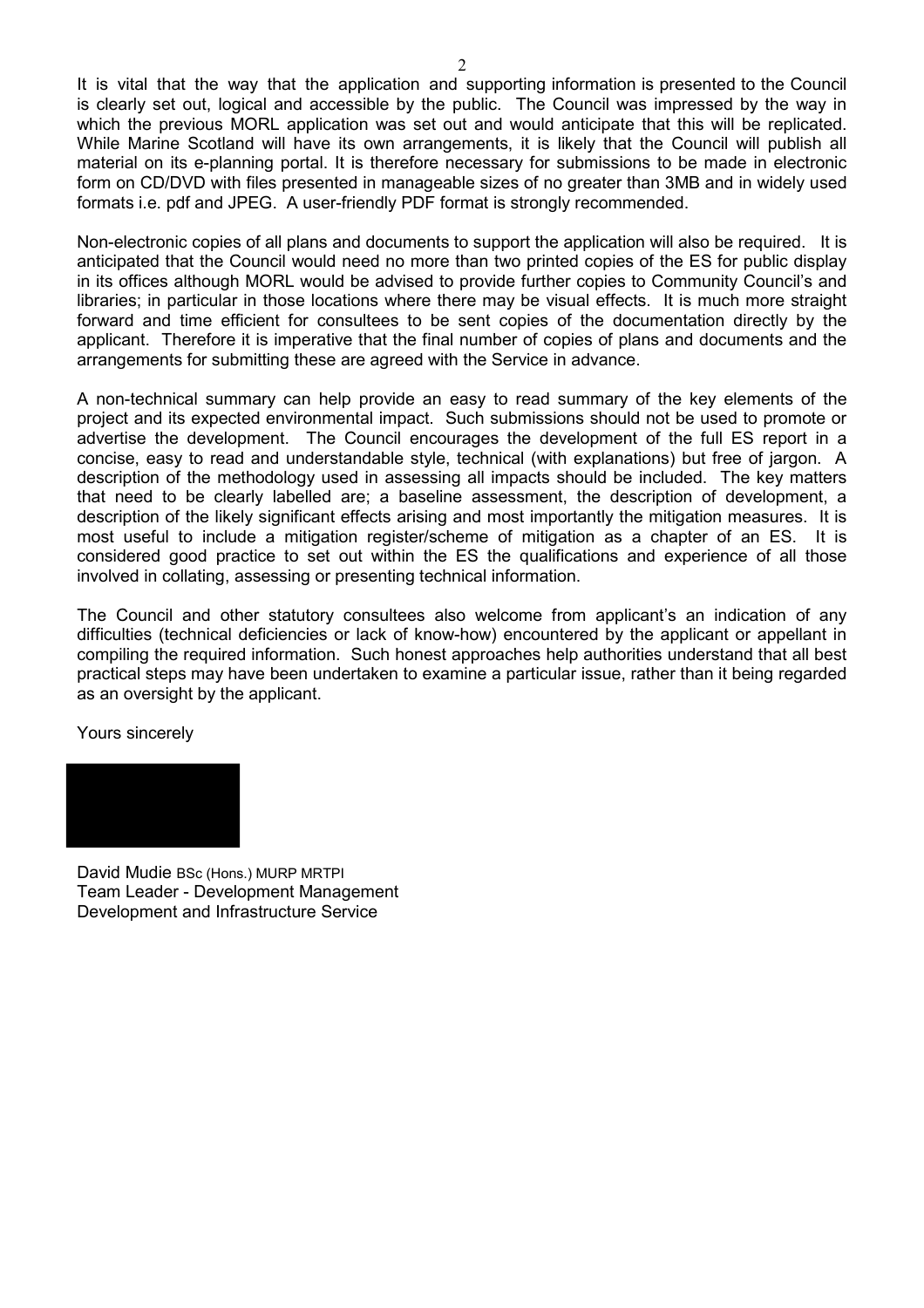

### **THE ELECTRICTY ACT (ENVIRONMENTAL IMPACT ASSESSMENT) (SCOTLAND) REGULATIONS 2000**

# **SCOPING OPINION CONSULTATION**

**Applicant: MORL**

**Agent (contact details):**

### **Project: MORL WESTERN DEVELOPMENT AREA**

# **Project Address: OUTER MORAY FIRTH**

This response is given without prejudice to the Planning Authority's right to request information in connection with any statement, whether Environmental Statement (ES) or not, submitted in support of any future application. These views are also given without prejudice to the future consideration of and response on any consultation received by the Council.

The Highland Council request that any Environmental Statement (ES) submitted in support of an application for the above development take the comments highlighted below into account; many of which are already acknowledged within the Scoping Report submitted. In particular, the elements of this report as highlighted in parts 3, 4 and 5 should be presented as three distinct elements.

# 1.0 Description of the Development.

The description of development for an ES is often much more than would be set out in any planning application. An ES must include: -

- a description of the physical characteristics of the whole development and the full land-use requirements during the operational, construction and decommissioning phases. These might include local road improvements, infrastructural connections (i.e. connections to the grid), off site conservation measures, etc. A plan with eight figure OS Grid co-ordinates for all main elements of the proposal should be supplied.
- a description of the main characteristics of the production processes, for instance, nature and quantity of the materials used;
- the risk of accidents, having regard in particular to substances or technologies used;
- an estimate, by type and quantity, of expected residues and emissions (water, air and soil pollution, noise, vibration, light / flicker, heat, radiation, etc.) resulting from the operation of the development.
- The estimated cumulative impact of the project with other consented or operation development.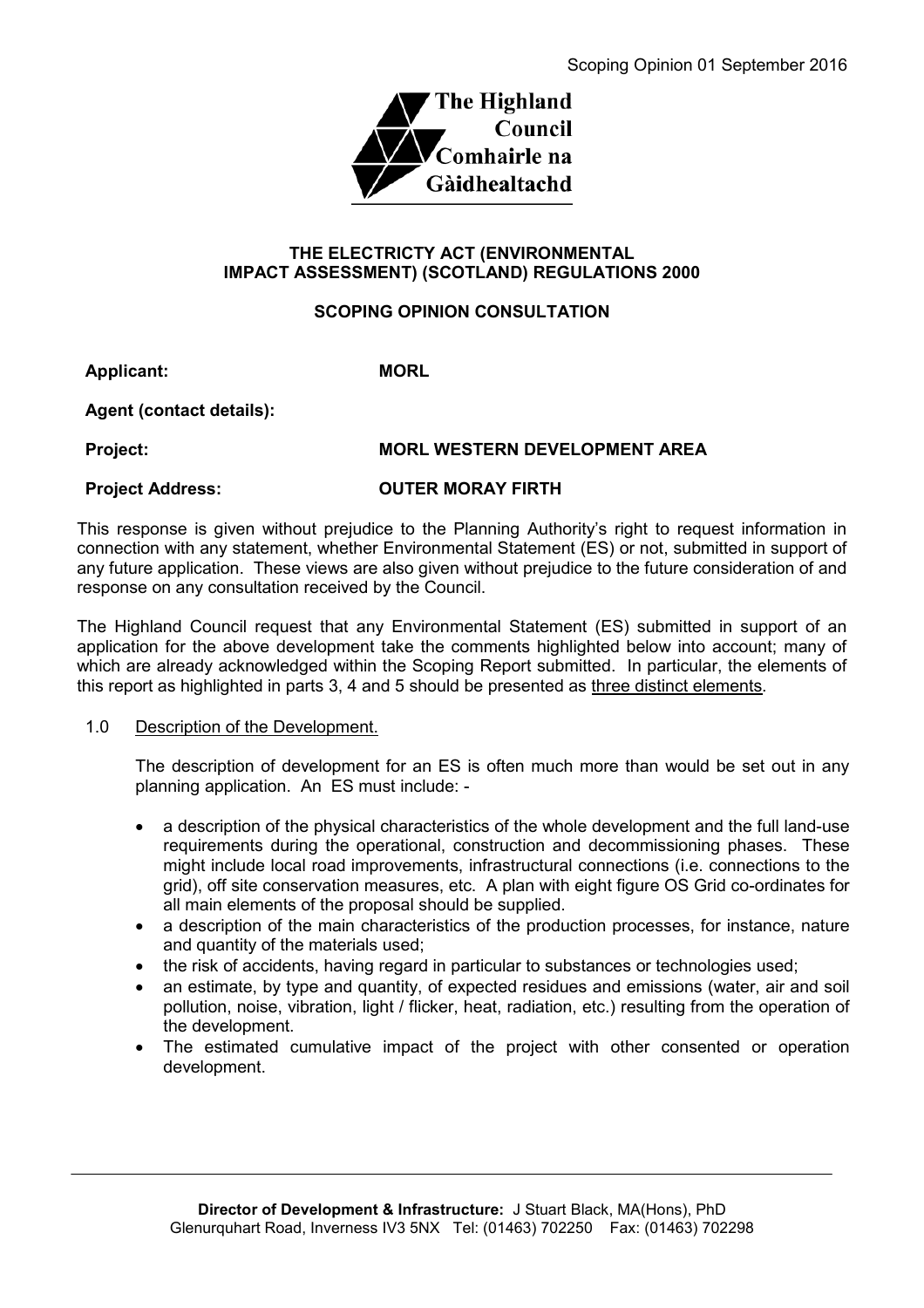#### 2.0 Alternatives.

A statement is required which outlines the main development alternatives studied by the applicant and an indication of the main reasons for the final project choice. This is expected to highlight some or all of the following: -

- the range of technologies that may have been considered
- locational criteria and economic parameters used in the initial site selection.
- the environmental effects of the different options examined

Such assessment should also highlight sustainable development attributes including for example assessment of carbon emissions / carbon savings.

#### 3.0 Environmental Elements Affected

- 3.1 The ES must provide a description of the aspects of the environment likely to be significantly affected by the development. The following paragraphs highlight some principal considerations; some of which are not expressed in the scoping report, and that will be of most relevance to the Council. This should be taken into consideration along with the comments raised in respect of this scoping request by other statutory consultees.
- 3.2 **Land Use**: The ES should recognise the on-shore effect of the development having particular regard for Highland Council's Development Plan and other supplementary planning policies. **It is not considered necessary or helpful to cover planning policy within each Chapter of the ES.**
- 3.3 **Population**: The ES should estimate who may be affected by the development, in all or in part, which may require individual households to be identified, local communities or a wider socio economic groupings such as tourists & tourist related businesses, recreational groups, economically active, etc. Socio-economic in the wider context should be considered, drawing on relevant economic information connected with the project, including the potential number of jobs, and economic activity associated with the procurement, construction, operation and decommissioning of the development. **This should include a statement on local content required under The Highland Renewable Energy Strategy and Planning Guidelines (HRES)**.
- 3.4 **Community Assets**: The ES needs to recognise community assets that are currently in operation for example TV, radio, tele-communication links, radar, MOD safeguards, etc. In this regard the applicant, when submitting a future application, will need to demonstrate what interests they have identified and the outcomes of any consultations with relevant authorities such as Ofcom, NATS, BAA, CAA, MOD, Highlands and Islands Airports Ltd, etc. through the **provision of written evidence** of concluded discussions / agreed outcomes.
- 3.5 **Cultural Heritage**: The ES needs to identify all designated sites which may be affected by the development either directly or indirectly. This will require you to identify: -
	- the architectural heritage (Conservation Areas, Listed Buildings) and
	- the archaeological heritage (Scheduled Monuments),
	- the landscape (including designations such as National Parks, National Scenic Areas, Areas of Great Landscape Value, Gardens and Designed Landscapes and general setting of the development.
	- the inter-relationship between the above factors.
- 3.6 **SLVIA**: The Council expects the ES to consider the seascape, landscape and visual impact of the development. The Council makes a distinction between the landscape/seascape and visual impact. While not mutually exclusive, these elements require separate assessment and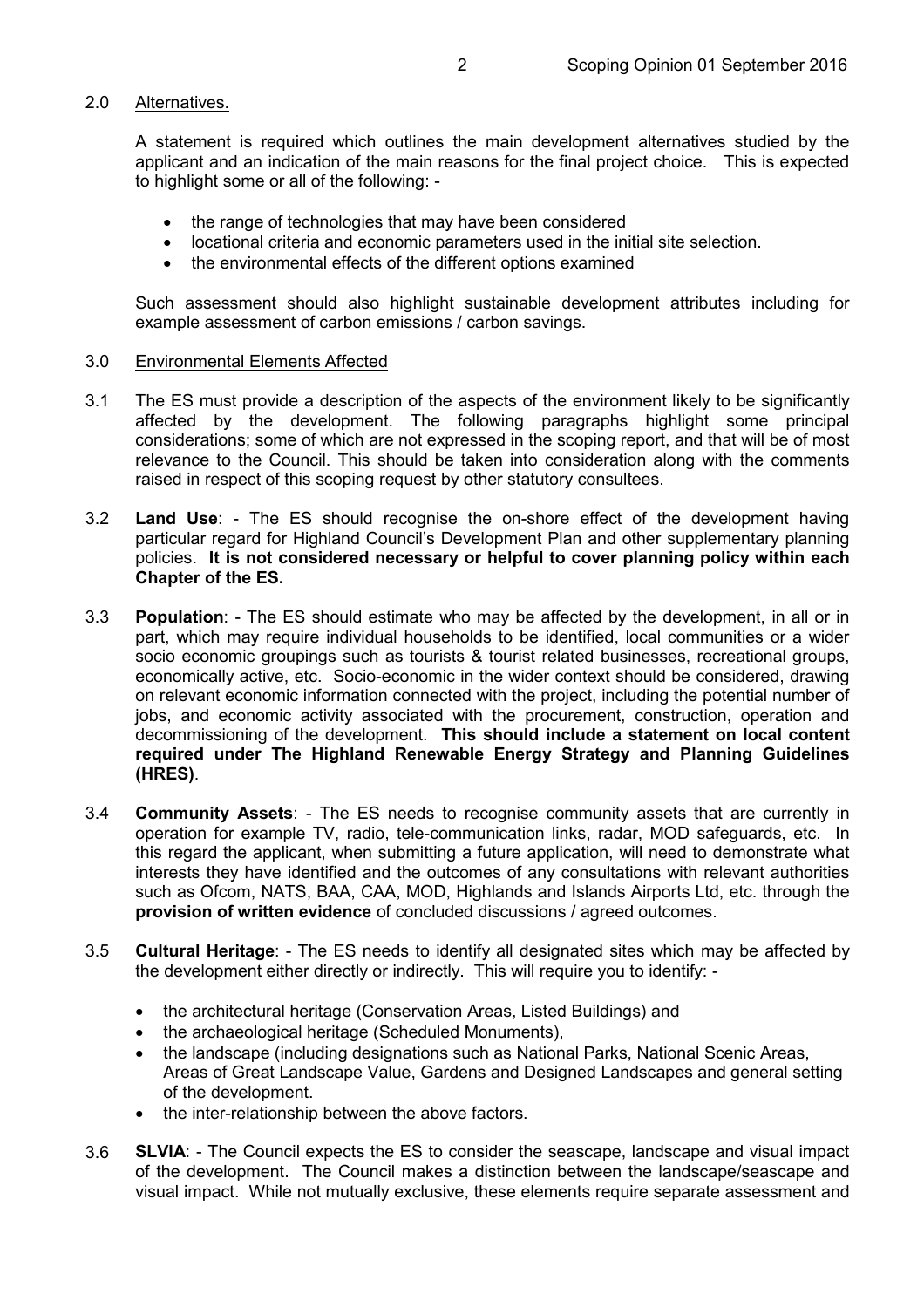therefore presentation of visual material in different ways. It is the Council's position that it is not possible to use panoramic images for the purposes of visual impact assessment. The Council, while not precluding the use of panoramic images, require single frame images with different focal lengths taken with a 35mm format full frame sensor camera – not an 'equivalent.' The preferred focal lengths are 50mm and 75mm. The former gives an indication of field of view and the latter best represents the scale and distance in the landscape i.e. a more realistic impression of what we see from the viewpoint. **These images should form part of the ES and not be separate from it.**

- 3.7 All elements of a development are important to consider within any ES.
- 3.8 Viewpoints (VP) for the illustration of effects of a proposed development must be agreed in advance of preparation of any visuals with The Highland Council but broadly speaking the VP's identified would appear appropriate. The detailed location of viewpoints will be informed by characterisation and analysis of receptors and movement patterns, site survey, mapping and predicted Zones of Theoretical Visibility. Failure to do this may result in abortive work, requests for additional visual material and delays in processing applications/consultation responses. Generally it would be expected that the same viewpoints used in the assessment of MORL Eastern Development Area. This should ensure that the previous comments from the Council's Landscape Officer regarding 'valued' and 'legacy' viewpoints is taken into account.
- 3.9 Visual impact baseline work should include the identification of receptor classes along with a characterisation of each class's existing experience of their visual environment. This should recognise such variation as, for example, local residents moving around neighbourhoods daily, commuting to work places and other facilities, in contrast to the single, or short. The LVIA should then clearly describe the value attached to visual receptor classes and their susceptibility to the development. In addition to establishing and describing the changes that would result from the development, the LVIA must clearly explain the nature of the resulting effects on individual landscape and visual receptors. For landscape assessment this should include perceptual aspect, where appropriate, as well as purely physical. For visual impact it should recognise changes to the experience of the area, rather than purely changes in the composition of individual views. The LVIA should avoid confusion of receptors with viewpoint locations.
- 3.10 Assessment of cumulative impacts should aid a clear understanding of how the development would fit into the development matrix of the area and how the landscape, and people's perception of the area may be affected. This should go beyond description of physical changes to include perceptual/experiential effects and to consider the thresholds of severity of effects. A particular issue with this development will be the degree to which it changes perception of the neighbouring schemes, particularly where scale and spacing may be different.
- 3.11 **Photomontages/Illustrations**: Photomontages should follow the Council's Visualisation Standards. The July 2016 version of the Standards can be found by using the following link: http://www.highland.gov.uk/downloads/file/12880/visualisation\_standards\_for\_wind\_energy\_d evelopments . It is recognised that the 2014 SNH guidance results in an apparent duplication of effort, just to be clear, the Council shall only require visualisations to the Council Standards.

#### 4.0 Significant Effects on the Environment

4.1 Leading from the assessment of the environmental elements the ES needs to describe the likely significant effects of the development on the environment, which should cover the direct effects and any indirect, secondary, cumulative, short, medium and long-term, permanent and temporary, positive and negative effects of the development, resulting from: -